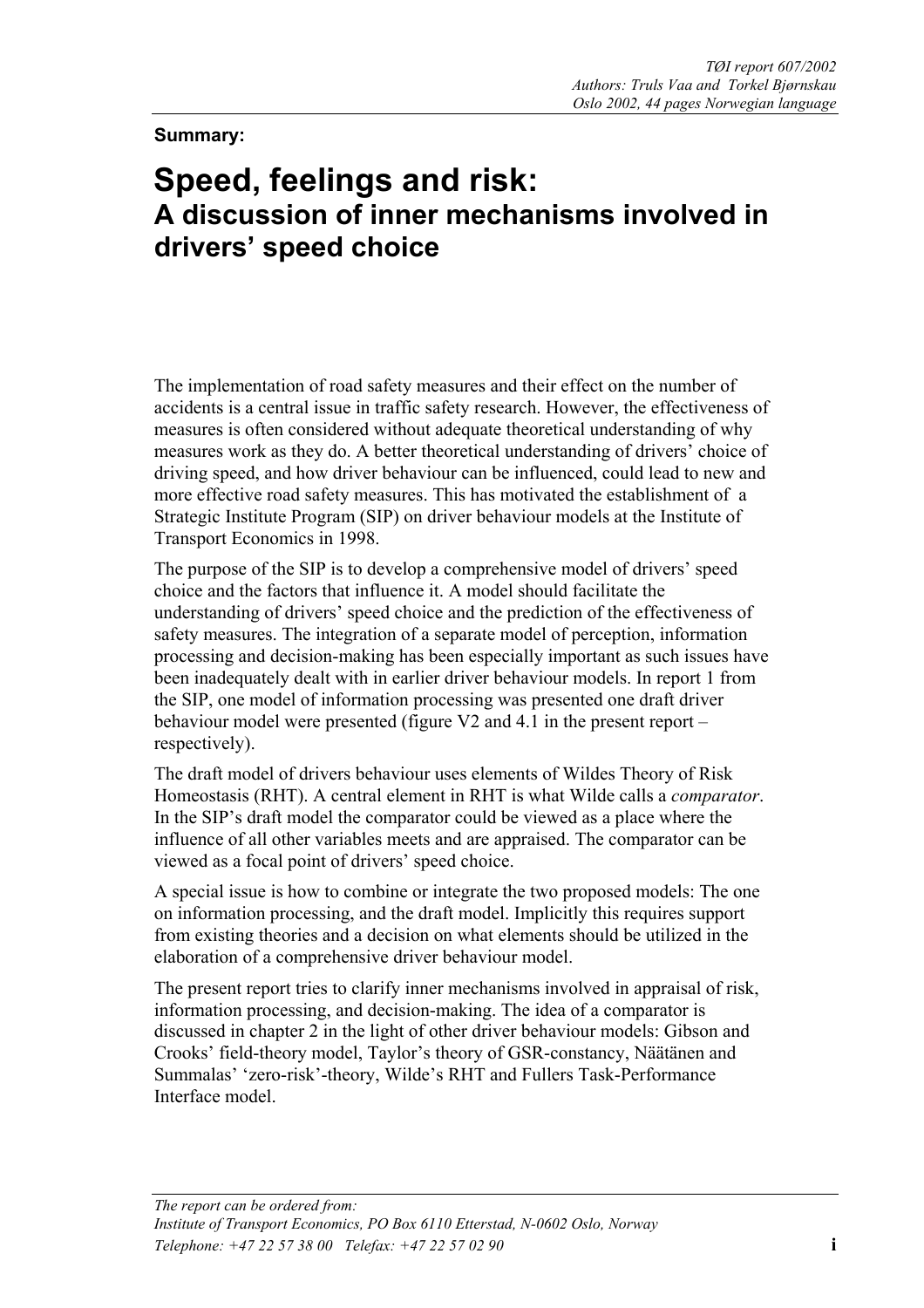A central issue is the question of how risk is appraised and how processes linked to risk appraisal and speed choice should be modelled. The concepts *comparator* and *monitor* are both used in this discussion. Both concepts play a central part in different models and theories. The concept of a comparator produces an image of something being compared (consciously) and that acts are triggered by differences between images or 'inner scenarios'. The appraisal of inner scenarios means that comparisons are specific.

*Monitor* implies something being monitored more or less continuously. The main task of a monitor is, as the word says, to monitor the organism and the situation in which it is, identify unpleasantness and danger, propose behaviour change to avoid danger, and/or to achieve a better condition among those that are available as alternatives. These are all tasks to secure or increase the probability of survival. In monitoring there is not necessarily anything being compared and no standpoint is taken towards whether consciousness is involved. A monitor functions universally rather than specific and would not be viewed as a focal point.

In the report, appraisals of risk is viewed with a basis in neurobiological research. This is a perspective that seldom has been used i traffic safety research. We have named this new approach *Damasio's model* because it is based on Antonio R. Damasios bok *Descartes' Error: Emotion, Reason and the Human Brain* (1994). Damasio introduces a distinction between *primary* emotions, *secondary* emotions, and *feelings* (chapter 3). He reserves the concept *emotion* for the myriads of changes in the body that automatically take place when the organism is exposed to events or changes in the situation where it is. *Primary* emotions refers to responses that are innate and unconscious, i.e. what newborn infants bring with them by birth. *Secondary* emotions, however, are learned, they comprise all experiences and the learning history of the organism from birth to adukthood. *Emotions* are responses predisposed to be elicited in certain ways and work directly on the body proper by preparing it for action, as well as sending signals to the brain. While emotions are defined as unconscious responses, feelings are defined as *feeling an emotion*, i.e. the process of becoming consciously aware of an emotional response by experiencing the reactions and changes of the body.

Damasio declares axiomatically that survival is the deepest and most basic motive of the living organism. From this we deduce that the human organism must be fitted with a *risk monitor* that ensures survival. Damasio's distinction between primary emotions, secondary emotions and feelings, and the ability to monitor the organism represented unconsciously as well as consciously, are the main elements in what we choose to call the *risk monitor*.

The active organism is almost constantly exposed to stress and 'emotional disturbances'. There is therefore no randomness regarding what condition the organism seeks to (re)establish in order to ensure survival. Damasio expresses this as follows:

*The organism seeks a functional balance – a homeostasis – in all its organs: Heart, lungs, gut, skin, skeletal muscles, endocrine glands etc, - a functional balance where the organism probably operates at its best.*